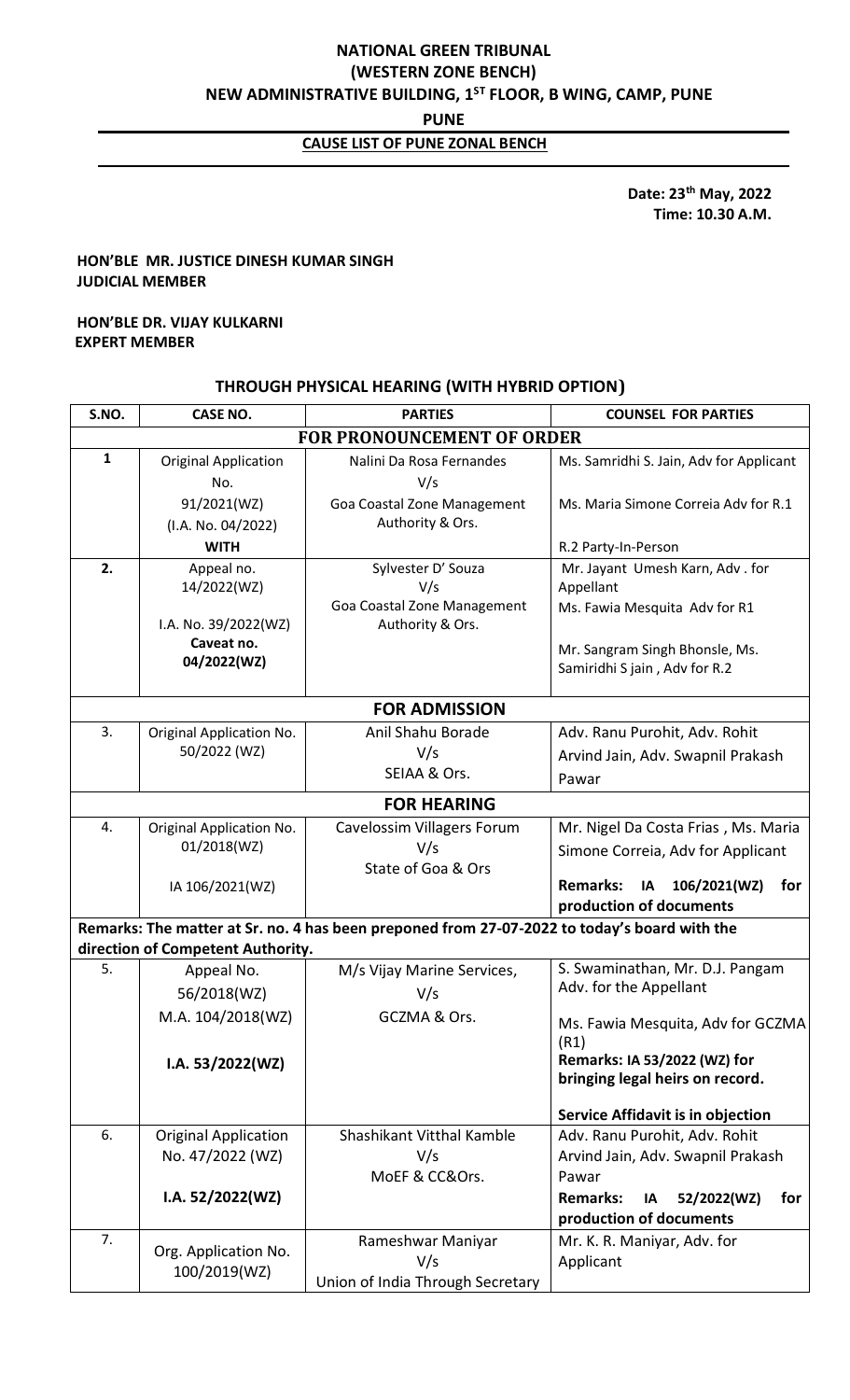|                                                                     |                                          | MoEF & Ors.                                                                                        | Ms. Manasi, Joshi, Adv. Mr. Sameer                                         |  |  |
|---------------------------------------------------------------------|------------------------------------------|----------------------------------------------------------------------------------------------------|----------------------------------------------------------------------------|--|--|
|                                                                     |                                          |                                                                                                    | Khale, Adv. Mr. Rahul Garg, Adv for<br>Respondents                         |  |  |
| CASES AT SR. No. 08 & 09 WILL BE TAKEN UP FOR HEARING ON 29.07.2022 |                                          |                                                                                                    |                                                                            |  |  |
| 8.                                                                  | Org. Application No.<br>48/2020(WZ)      | Tanaji Gambhire<br>V/s                                                                             | Adv. Nitin Lonkar, Adv. for Applicant                                      |  |  |
|                                                                     |                                          | Union of India Through its<br>Secretary & Ors.                                                     | Adv. Mansi joshi for R.7 & 8-MPCB<br>Adv. Rahul Garg for R.10 & 11- PMC    |  |  |
|                                                                     | <b>WITH</b>                              |                                                                                                    | Adv. Ajay Gadegaonkar for R-14 & 15                                        |  |  |
|                                                                     |                                          |                                                                                                    | Adv, Aniruddha Kulkarni for SEIAA &<br><b>SEAC</b>                         |  |  |
|                                                                     |                                          |                                                                                                    | <b>Remarks: Report not filed</b>                                           |  |  |
| 9.                                                                  | Appeal No.                               | Ram Baban Borkar                                                                                   | Mr. Nitin Lonkar, Adv. for Appellant                                       |  |  |
|                                                                     | 42/2020(WZ)<br>(I.A. No. 85/2020)        | (Pune-Maharashtra)<br>V/s                                                                          | Ms. Mansi Joshi, Adv for R-7 & 8                                           |  |  |
|                                                                     |                                          | Union of India Through Secretary                                                                   | Mr. Rahul Garg, Adv for R-10                                               |  |  |
|                                                                     |                                          | MoEF &CC & Ors.                                                                                    | R-11- Build. Permission Dept, PMC                                          |  |  |
|                                                                     |                                          |                                                                                                    | Adv. Ajay Gadegaonkar, for R.14 & 15<br><b>Remarks: Report not filed</b>   |  |  |
|                                                                     |                                          | <b>CASES AT SR. No. 10 to 14 WILL BE TAKEN UP FOR HEARING ON 02.08.2022</b>                        |                                                                            |  |  |
| 10.                                                                 | Original Application No.                 | Balkrushna Chavan & Ors.                                                                           | Party-In-Person                                                            |  |  |
|                                                                     | 81/2017(WZ)                              | V/s                                                                                                | Anirudhha Kulkarni, Adv. for R.5 & 11.                                     |  |  |
|                                                                     |                                          | Swapnil Thopate & Ors.                                                                             | Nilesh Uppin, Adv. for R. 12 to 15.                                        |  |  |
| 11.                                                                 | Appeal No.<br>81/2017(WZ)                | Jakhau Bandar Fisherman & Boat<br>Association & Ors.                                               | Shilpa Chohan, Adv. for Appellant<br>Viral K Shah, Adv. for R-1 & R-3      |  |  |
|                                                                     |                                          | V/s                                                                                                | Maulik Nanavati, Adv. for R-2,4 & 5                                        |  |  |
|                                                                     |                                          | Gujrat State EIAA & Ors.                                                                           | Saurabh Kulkarni, Adv. for R-6                                             |  |  |
| 12.                                                                 | Original Application No.<br>128/2017(WZ) | Kanabhai Sevra & Ors.<br>V/s                                                                       | Janaki Dave, B.M. Mangukiya, Bela A<br>Prajapati, Advocates. for Applicant |  |  |
|                                                                     |                                          | CPCB & Ors.                                                                                        | Sandeep Kapatkar, Adv. for R-8                                             |  |  |
|                                                                     |                                          |                                                                                                    | Viral K. Shah, Adv. for R-2 & 4                                            |  |  |
| 13.                                                                 | Original Application No.                 | Pratap Lal Teli                                                                                    | Shrey Dave, Adv. for R-3<br>Party-In-Person.                               |  |  |
|                                                                     | 54/2017(WZ)                              | V/s                                                                                                | Sameer Khale, Adv. for R.2.                                                |  |  |
|                                                                     |                                          | Member Secy, SEIAA & Ors.                                                                          | F.M.Mesquita, Adv. for R.3.                                                |  |  |
|                                                                     |                                          |                                                                                                    | A.R.Patil, V.A.Patil,<br>K.A.Patil, Advocates for R. 8.                    |  |  |
| 14.                                                                 |                                          | Umarshad Khan & Ors.                                                                               | Ms. Priyanka Ghosh, Adv. for                                               |  |  |
|                                                                     | Original Application No.<br>144/2017(WZ) | V/s                                                                                                | Applicant.<br>Mr. Girish Utangale, Adv. for. R.2                           |  |  |
|                                                                     | M.A.No.270/2017(WZ)                      | State of Maharashtra & Ors.                                                                        | Mr. Sameer Khale, Adv. for. R.3                                            |  |  |
|                                                                     |                                          |                                                                                                    | Mr. R. B. Mahabal, Adv. for. R.7                                           |  |  |
|                                                                     |                                          | <b>CASES AT SR. No. 15 to 19 WILL BE TAKEN UP FOR HEARING ON 08.08.2022</b><br><b>AFTER NOTICE</b> |                                                                            |  |  |
| 15.                                                                 |                                          |                                                                                                    | Mr. Nitin Lonkar, Adv. for Applicant                                       |  |  |
|                                                                     | Original Application No.                 |                                                                                                    | <b>Remarks:</b>                                                            |  |  |
|                                                                     | 101/2019(WZ)                             | Sayyed Mohammed ed Mohammed                                                                        | I.A 111/2021 filed by R.61 for deletion<br>of its name                     |  |  |
|                                                                     | I.A. No. 148/2019(WZ)                    | Sabir Usman & Anr.                                                                                 | I.A 112/2021 filed by R.62 for deletion                                    |  |  |
|                                                                     | IA. No. 111/2021<br>I.A. No. 112/2021    | V/s                                                                                                | of its name                                                                |  |  |
|                                                                     | I.A. No. 113/2021                        | Union of India & Ors.                                                                              | I.A 113/2021 filed by R.48 & 49 for<br>deletion of its name                |  |  |
|                                                                     | I.A. No. 114/2021                        |                                                                                                    | I.A 114/2021 filed by R.60 for deletion                                    |  |  |
|                                                                     |                                          |                                                                                                    | of its name                                                                |  |  |
| 16.                                                                 | Org. Application No.<br>03/2020(WZ)      | Devraj Bhatia & Anr.<br>V/s                                                                        | Mr. Saurabh Kulkarni, Adv. for<br>Applicant                                |  |  |
|                                                                     | I.A. No. 06/2020(WZ)                     | Pune Muncipal Corporation & Ors.                                                                   | Ms. Manasi Joshi, Adv.                                                     |  |  |
|                                                                     | I.A. No. 10/2022(WZ)                     |                                                                                                    |                                                                            |  |  |
|                                                                     |                                          |                                                                                                    | I.A. No. 10/2022(WZ for bringing facts<br>on record                        |  |  |
| <b>FOR HEARING</b>                                                  |                                          |                                                                                                    |                                                                            |  |  |
| 17.                                                                 | <b>Original Application</b>              | Dr. Adinath Bhujaballi Kuchanur                                                                    | Mr. Sudhirchandra Patil, Adv for                                           |  |  |
|                                                                     | No. 10/2022 (WZ)                         | V/s                                                                                                | Applicant                                                                  |  |  |